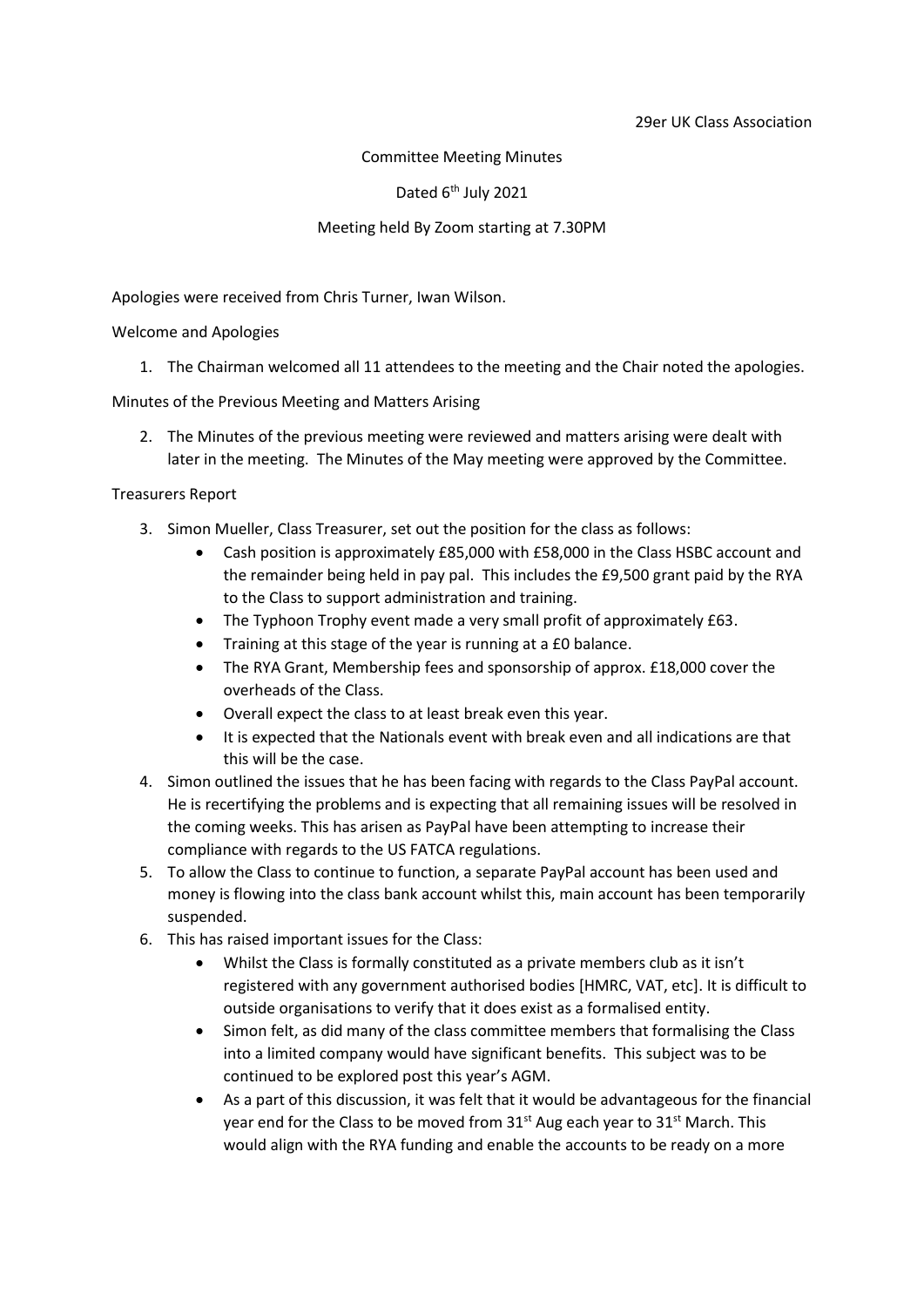timely basis at the AGM. It was agreed to look at this with the new committee as part of the review of whether to incorporate.

## 2021 Class National Regatta

- 7. David Sturrock gave a short update on the planning for the Uk Nationals due to be held at Largs starting on 24<sup>th</sup> July 2021. Planning is progressing really well. The main issues remaining to resolve are:
	- Catering and how catering for the class can be achieved.
	- The Race officer has noted that he wishes to flight the fleet in order to make for better racing and a shorter start line which is better at the Largs sailing location.
	- David would complete a roundup of the RIBs to ensure that sufficient were available for the event. He would mail the relevant individuals separately.
	- There was a discussion raised by the Class Measurer regarding the scales for boat measurement being available at the Nationals. He was attempting to ensure that boat scales were available to allow crews to check the boat weight before heading to the RYA Youth Nationals. Without scales, crews may be forced to self-declare their boats conformity with the rules without necessarily knowing their boat weight as scales haven't been available at any event due to Covid restrictions for some time. Chris Evans agreed to lobby the RYA to ensure that boat scales were also available at the RYA Youth Nationals.
	- The following points were also noted regarding the organisation of the event:
		- i. U18s/over 18's would need to be separately identifiable to permit safe drinking/serving of alcohol.
		- ii. Matt Stein to put out the normal call for safety boat crewing.
		- iii.  $12<sup>th</sup>$  July is event booking closure, at the date of this meeting, 51 boats had already registered.
		- iv. A detailed programme would be published for the sailors but is likely that this will be published quite close to the event due to the uncertainty regarding Covid restrictions.

# Sailing Secretary Report

- 8. Richard Baker updated the Committee as follows.
	- WPNSA GP5 had 48 entries at the time of the meeting and was set to be the last race of the series.
	- 4x GP events plus the Winter championships and the Inland championships are all in planning for next year. Those that are confirmed are published on the Class website the reminder will be posted as soon as the arrangements have been finalised.
	- It is expected that the Class Nationals will be held at Torquay in 2022 dates and final arrangements are still to be made.

### Class Coach & Training

- 9. There has been really good feedback from the training events held so far. Some of the attendees had little or no experience making it difficult for the coaches
- 10. From September onwards training will revert to its normal 'open training' on the weekend prior to a GP event at that same location.
- 11. There have been four newly qualified coaches who have trained with Niall and a further coaching training weekend and a coach development call with occur during September.